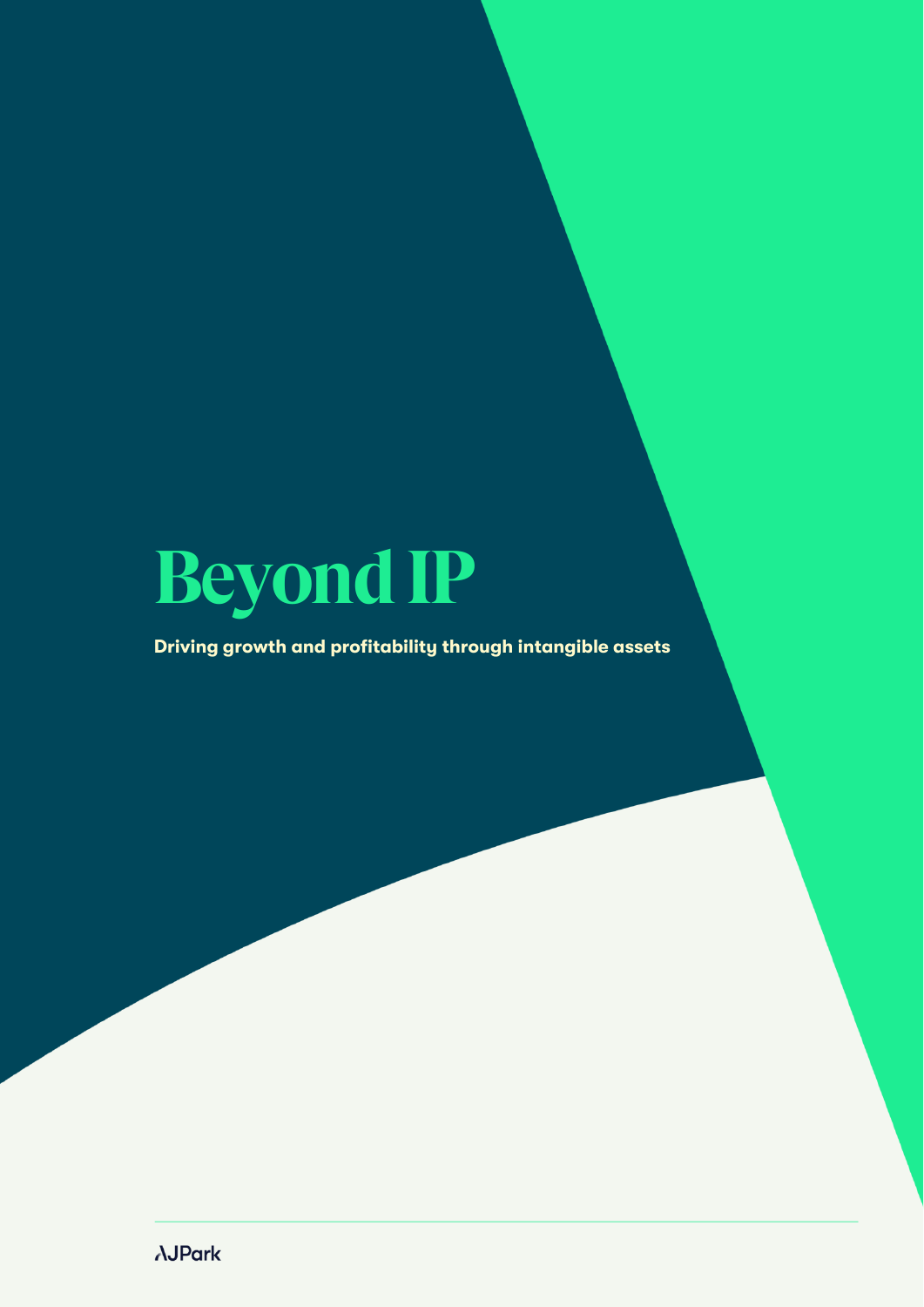# **Beyond IP**

Beyond IP is a programme partly funded by Callaghan Innovation to help businesses develop and implement their intangible asset strategy.

The programme is intended to raise awareness and capability within New Zealand businesses about how intangible assets can and should be managed. There is a particular focus on informing participating businesses about how intangible assets can impact their structure, culture, decision making and day-to-day activities.

# **Beyond IPTM stages**



Pre-workshop: we'll have an initial information gathering meeting either in person or by Zoom™.



Implementation plan: we will prepare a letter of engagement with an implementation plan which sets out the cost of the programme as well as our recommendations for the programme that are tailored to the business.



Workshops: the programme will kick off with a two-hour introductory workshop ideally conducted in person.

Following the introductory workshop, and depending on the agreed scope of the programme, we will conduct several one-hour workshops on relevant topics to the business. These might include deep dives into specialist topics with input from AJ Park staff whose technical knowledge is relevant to the participating business.



Implement strategy: at the end of the 12-month programme, we will present a concluding workshop and report which summarises what the business has learnt and sets out the intangible asset strategy that has been developed and agreed with the business.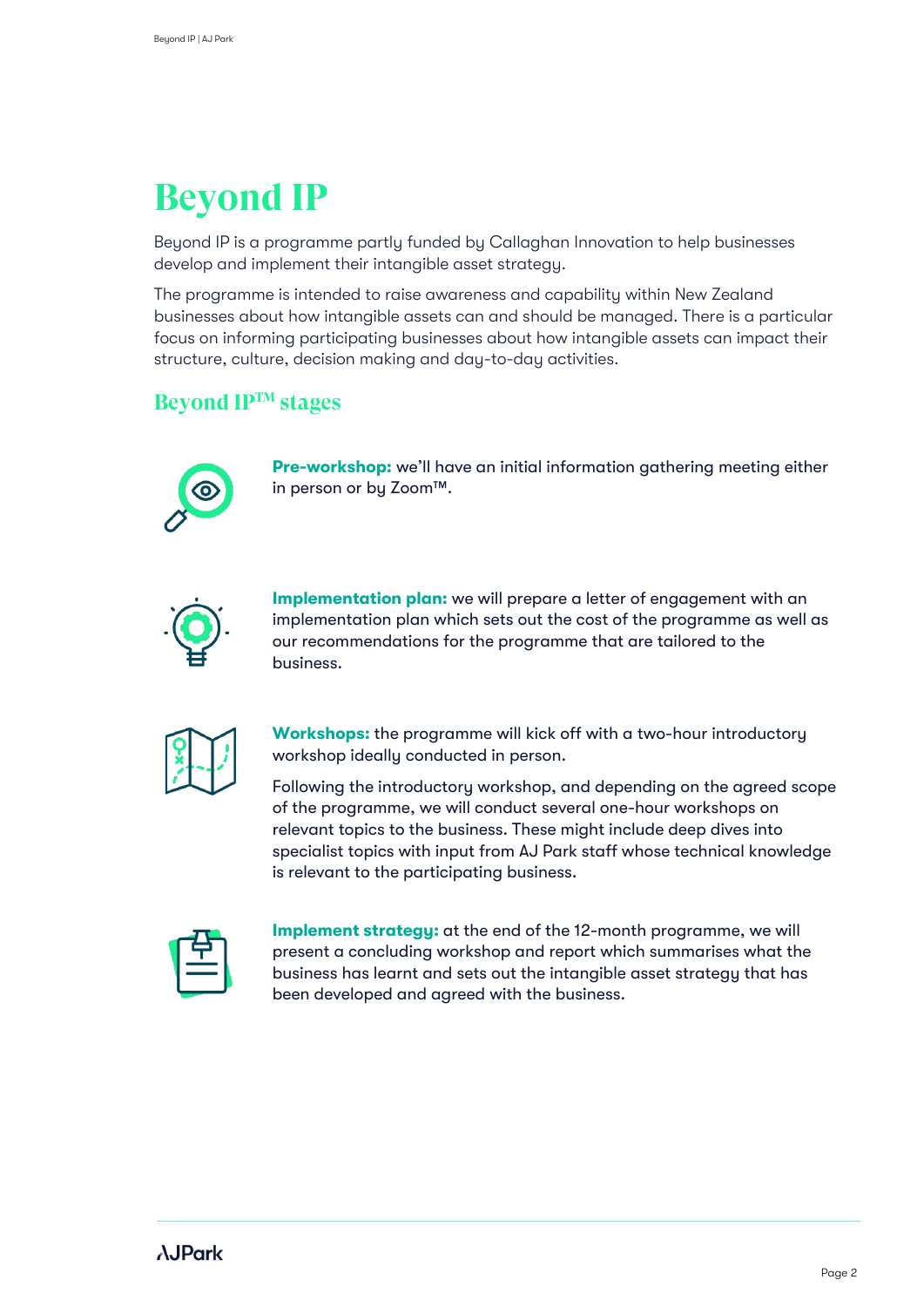# **Who leads the programme?**

Our programme is led by AJ Park Principals, Mark Hargreaves and Grace Thomas-Edmond. Based on what you've told us about your business, Mark and Grace will work with members of our commercial and strategy team with appropriate technical experts to deliver the workshop part of the programme.



#### Mark Hargreaves | Principal, AJ Park

Mark heads AJ Park's commercial team, helping clients develop a strategy, business model and agreements to sell their products and commercialise their innovations.

Recognising his expertise in IP strategy and commercialisation, Mark has been named in the 2021 Intellectual Asset Management (IAM) Strategy 300, which ranks the top IP strategy practitioners in the world.



### Grace Thomas-Edmond | Principal, AJ Park

Grace works with AJ Park's patent attorneys and other teams to provide IA strategy, and other intellectual property and commercial advice, to clients ranging from start-ups to government agencies.

NZ Lawyer listed Grace in their 2020 and 2021 Rising Stars list, where she is described as 'a great role model for young women in the legal profession'.

## **What outcomes will Beyond IP™ deliver?**

Businesses who participate in Beyond IP™ will:

- understand and be able to identify the different intangible assets within their business, and
- develop an initial strategy to develop and manage their intangible assets to maximise their value to the business.

The key deliverable for the programme is to upskill and transfer knowledge to participants. This will allow them to continue developing their intangible asset strategy and make better decisions around the management of these assets.